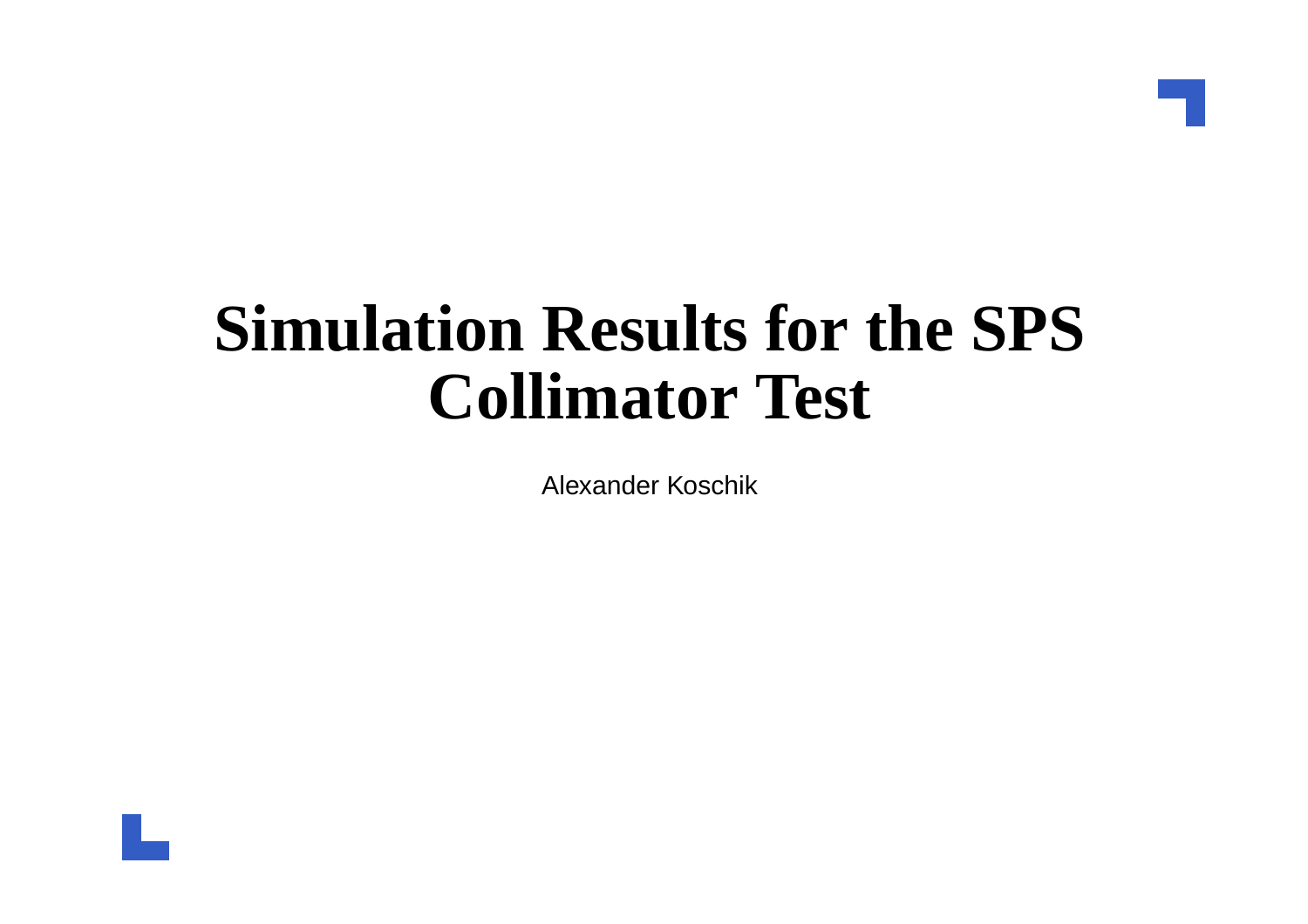#### **Simulation Parameters**

A simulation of the measurement of the LHC collimator impedance in the SPS was envisaged. Thefollowing global parameters had been used:

| Symbol           | Value                                                        | Quantity             |
|------------------|--------------------------------------------------------------|----------------------|
| $\boldsymbol{p}$ | $270.0$ GeV/c                                                | operation momentum   |
| $N_b$            | $1.1 \cdot 10^{11}$ p/b                                      | bunch intensity      |
| $n_b$            | 288 bunches                                                  | number of bunches    |
|                  | $71 * 5, 50, 71 * 5, 50, 71 * 5, 50, 71 * 5, 50, 3000$       | bucket layout        |
| $Q_y$            | 26.13                                                        | vertical tune        |
| $< \beta$        | $42.097$ m                                                   | average vert. beta   |
| $\sigma$         | $71428.6, 1.4e6, 1.4e6, 1.4e6, 1.4e6, 1.4e6 (\Omega m)^{-1}$ | conductivities       |
| $b_y$            | $0.00125, 0.01765, 0.02465, 0.01915, 0.065, 0.0415$ m        | beam pipe dimensions |
| $l_{rel}$        | 0.000145, 0.326065, 0.347797, 0.228199, 0.048918, 0.048875   | relative lengths     |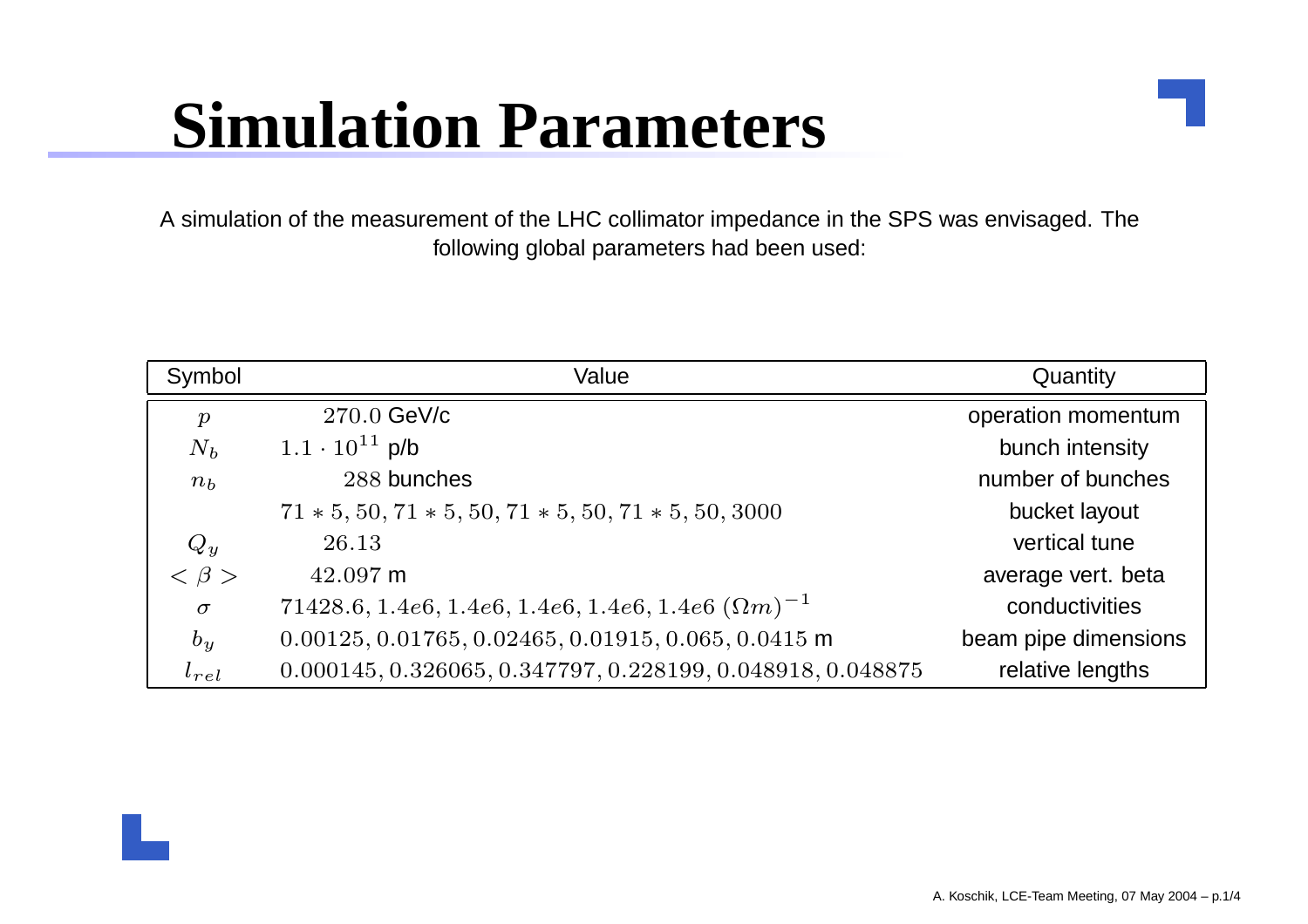# **Simulation Results 1/2**

Two resistive wall impedance models were tested, the classical resistive wall and the one withinductive bypass (L.Vos thick wall).

Classic Resistive Wall:

| Conditions        | <b>Growth Rate</b>   | Tune $(Q_0 = 0.13)$ | Tuneshift            |
|-------------------|----------------------|---------------------|----------------------|
| Collimator N/A    | $1/\tau=$ 410 Turns  | $Q = 0.12988$       | $\Delta Q = 0.00097$ |
| Collimator @ 2 mm | $1/\tau = 116$ Turns | $Q = 0.12891$       |                      |

Resistive Wall with inductive bypass:

| Conditions        | <b>Growth Rate</b>   | Tune $(Q_0 = 0.13)$ | Tuneshift            |  |
|-------------------|----------------------|---------------------|----------------------|--|
| Collimator N/A    | $1/\tau = 467$ Turns | $Q = 0.12988$       | $\Delta Q = 0.00049$ |  |
| Collimator @ 2 mm | $1/\tau = 438$ Turns | $Q = 0.12939$       |                      |  |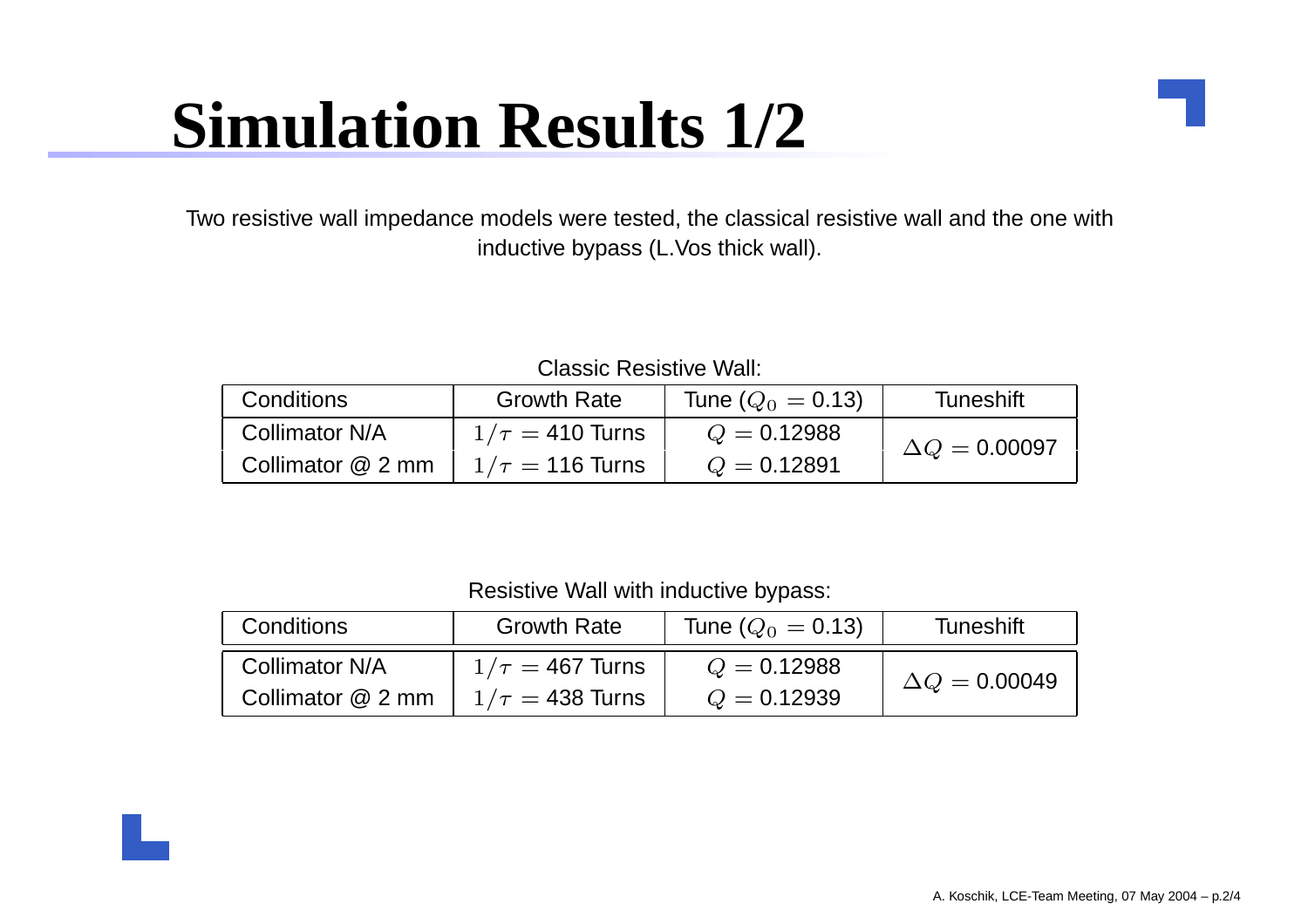### **Simulation Results 2/2**

By varying the intensity from  $0.1-1.1\cdot10^{11}$  p/b the tune slope was established. Mind the steps due to the resolution of the FFT.



**Detuning with Intensity**